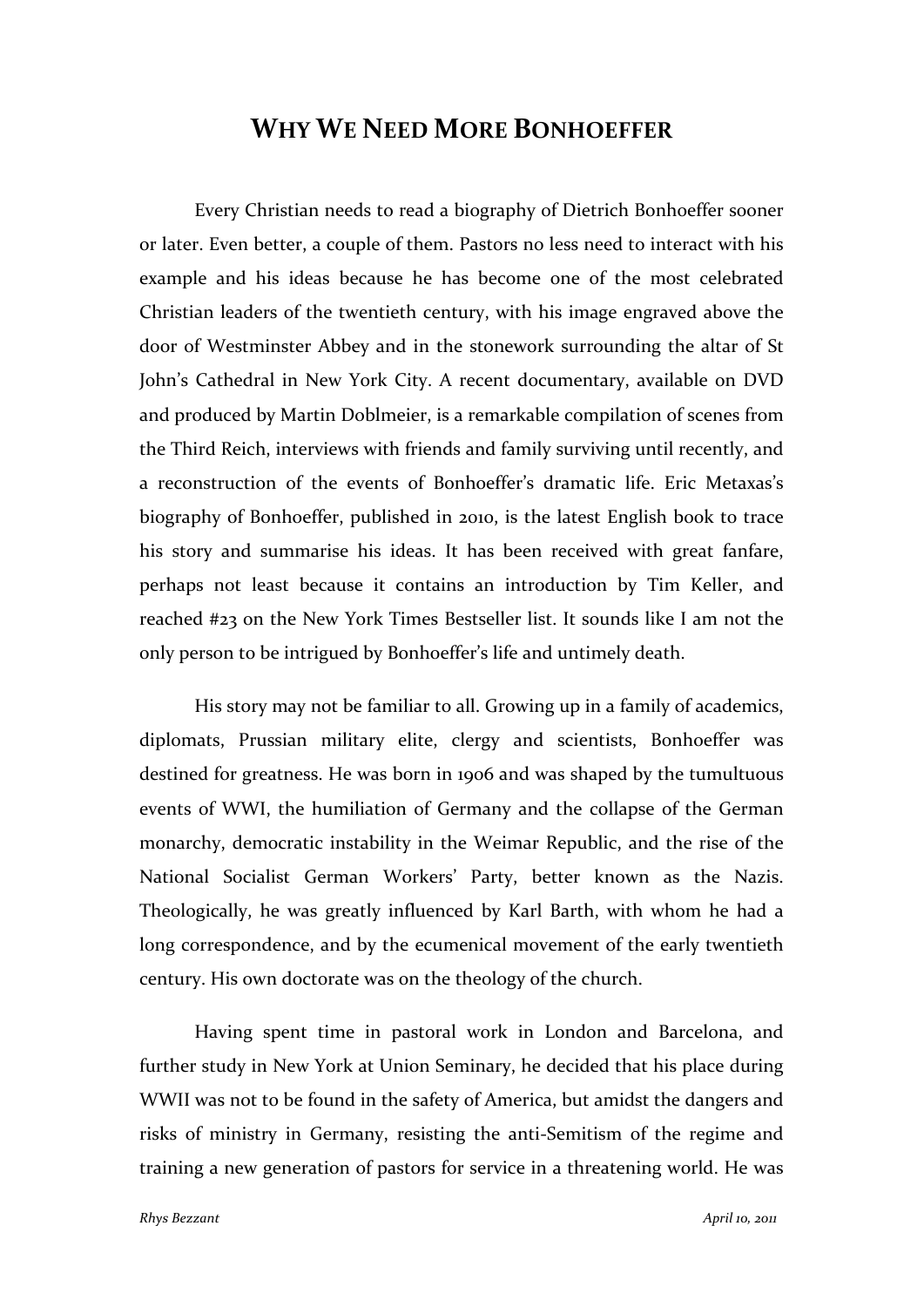later employed as an intelligence officer in the military secret service, and, despite his pacifism, was prepared to involve himself in plots to overthrow the government, in particular to assassinate Hitler. A remarkable step to take for a Lutheran pastor. For his connections to the conspirators, he was killed in the last few weeks of the war in a concentration camp in Bavaria. Some of his last words to a fellow inmate were: "This is the end. For me, the beginning of life."

Metaxas's biography traces this story with extraordinary pathos and is written in a most readable style. He does well to include material published for the first time in the 1990s, namely letters between Bonhoeffer and his fiancée, Maria von Wedemeyer, and recognises that the resistance to Hitler, once thought to include just a few lone military officers, was actually a broader movement. The biography is long (542 pages), but often includes substantial quotations from letters, sermons, speeches and treatises, which is a useful gift to those who have not met Bonhoeffer before. This is a great place to start to understand the Nazi dictatorship and Bonhoeffer's Christian discipleship.

The twentieth century has so many examples of Christians living through great evil. I find it purging to read accounts of Christians who persevered in their faith under totalitarian regimes, whether that was in Germany, the Soviet Union, Rumania, or China. There is something bracing about peeling back the layers to get to the core of obedience: listening to the voice of Christ alone and blocking out the screeches of propaganda officers or the seductive words of collaborators, who pervert what is true and real and lasting. I read a biography like this one and ask myself if I would have found it within my power to stand up against horrific crimes, and I pray again that God would spare me from the time of trial.

Unfortunately, after reading this biography, I still have to say that I am waiting for a modern biography of Bonhoeffer that is really fair and doesn't try to force him into an evangelical box. I fear this is what this book has attempted to do, wittingly or not. It appears to me to be written to make Bonhoeffer appear to be a conservative evangelical, who read his Bible every day, who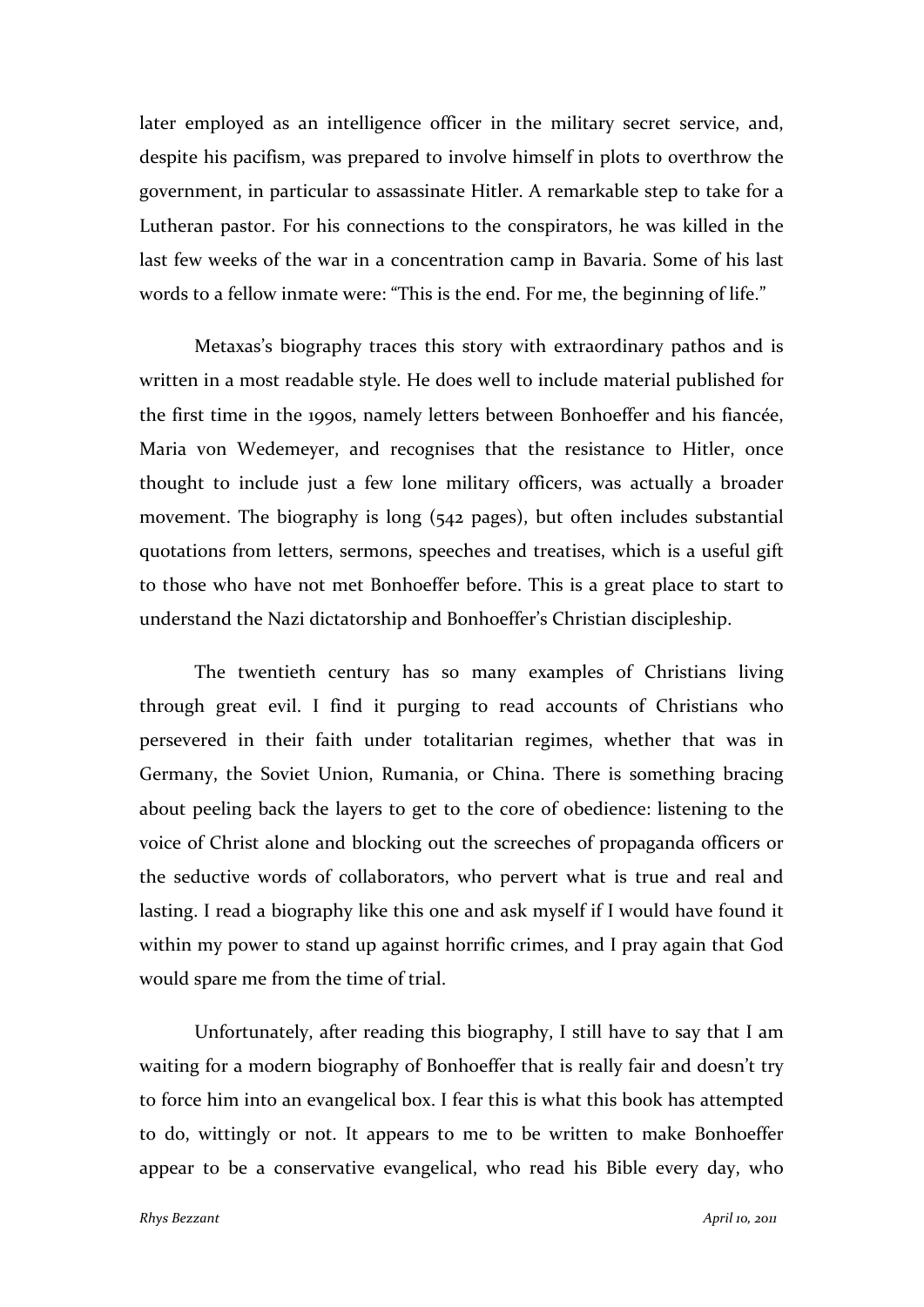hated preaching which was divorced from the Scriptural text, and who had a conversion experience in a Baptist Church in Harlem. Actually, he confessed to his closest friend that there were times when he found it too difficult to read the Bible and pray, he was no inerrantist, and had multiple turning‐points on an erratic pathway to sanctification.

This book contains almost no interaction with the treatises of Bonhoeffer, the philosophical reasons for his high regard for Gandhi, nor theological reasons for his involvement in the ecumenical movement. I was left wondering if this was a Bonhoeffer deliberately shaped for right-wing Christian conservatives in the US, who would value the Bible‐reading Bonhoeffer, but may be less appreciative of the Bonhoeffer who criticises Christians too closely aligned with power. There appears to be no interaction with recent scholarly debate, either in America or in the German‐speaking world. Apart from these substantial concerns, my confidence was undermined through dozens of careless mistakes in the spelling of German words, the assertion that a text from Matthew 10 is part of the Sermon on the Mount (p536), and turns of phrase which were glib and jocular at moments in the story where nothing but searing honesty and sober writing was called for. It was surely an error to have Barth say that the theological community led by Bonhoeffer on the Baltic Coast had a "monastic *eros* and pathos" (p269). Certainly "ethos" was Barth's phrasing!

We need more Bonhoeffer. The tragedy of his life, and of German history in the first half of the twentieth century, needs frequent retelling, to set before us the example of a man who was not scared to confess Christ before human opposition, and to warn us of the base potential of human evil. On a recent visit to Berlin, I was most moved when I sat in the chair at his writing desk from which he was led away by the Gestapo for his two years in jail. The great and the grotesque met there on that day in April 1943. Read this book by Metaxas by all means and give it to others to read too. But find other books on Bonhoeffer to read to fill out the story. We must be generous to recognise that he was